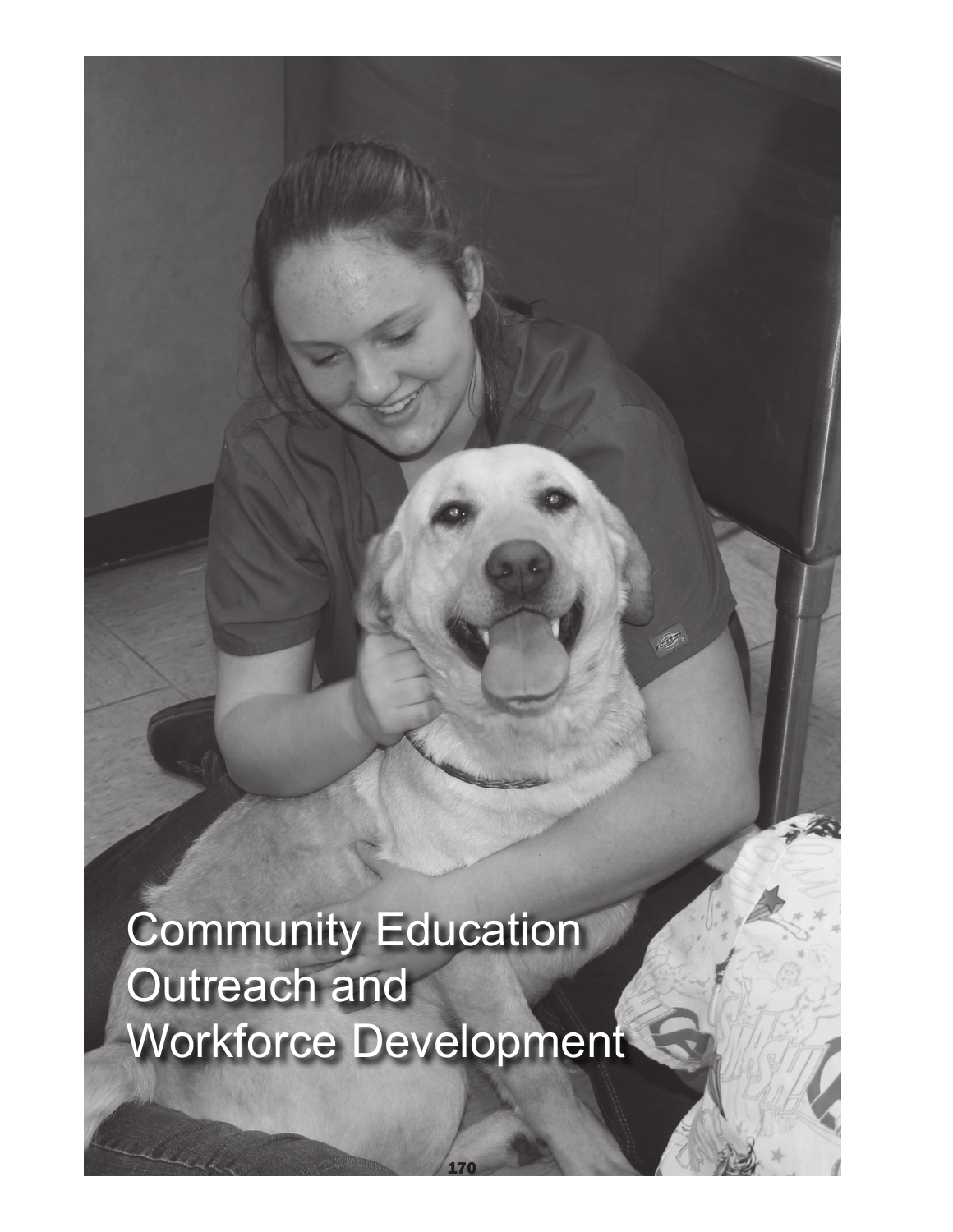# Community Education, Outreach & Workforce Development

### Evening and Weekend Courses

Eastern Wyoming College is committed to offering a large variety of courses at times which meet the needs of busy adults. Outreach Coordinators will disseminate schedules to their community members. Schedules are available on the web at ewc.wy.edu. Phone-in registration is available.

#### Distance Learning Options

Every student within the EWC service area has the opportunity to take college credit courses and earn a degree through distance education. EWC is approved by The Higher Learning Commission to offer the following complete degree programs via distance.

- Interdisciplinary Studies AA degree<br>
 Criminal Justice AA degree<br>
 Business Administration AAS<br>
 degree<br>
 Child Development Certificate<br>
 Corrections Certificate<br>
 Early Childhood Education AA degree
- 
- 
- 
- 
- 
- Elementary Education AA degree

Classes are offered via Internet, using both synchronous and asynchronous interaction. A three year rotation schedule of distance classes ensures that all program requirements are offered for the above degrees. Eastern Wyoming College offers courses in many core areas including general education, business, computer applications, criminal justice, education, social sciences, and human development.

Support services available to help students include technology support, student advising, registration, library, bookstore, counseling, financial aid, online registration, and online grade reports.

Students interested in taking distance classes should consider:

- How comfortable are you with using technology such as computers,
- e-mail, and the Internet?<br>
Are you a self-directed, self-<br>
motivated, and self-disciplined student? It is important to stick to a schedule with distance courses.
- Are you comfortable with forms of interaction such as chat rooms, e-mail, or telephone calls? Do you have the time commitment
- to devote to a distance course? Distance courses require as much or
- more of your time than traditional<br>classes.<br>Are you willing to be an active<br>participant and an advocate for your own education? Then distance learning may be for you!

For questions, please call the Instructional Technology Office at (307)532.8284, (307) 534.2912 or check the web at ewc.wy.edu/ distance.

Veteran education benefits may be adjusted when student enrolls in all distance education courses.

#### Summer Session

One six-week summer session is offered each summer. Classes scheduled vary based upon student interest and demand. Short-term courses are frequently scheduled. Contact Registration and Records to request a summer schedule, or check on the web at ewc.wy.edu.

#### Adult Education

The Adult Education (AE) program at Eastern Wyoming College has offices throughout the service area. In Torrington, AE facilities are located in the Center for Tutoring and Learning. With the passage of the Workforce Innovations and Opportunities ACT (WIOA), Adult Education is no longer a high school equivalency program. Instead, AE is a career pathways center focusing on providing students with the skills they need to be successful in the workplace and/or for postsecondary education. The Adult Education center also provides tailor made, on demand courses for local employers so the local workforce needs are met. Participants enrolled in AE may also participate in concurrent enrollment in post-secondary education, distance learning, job shadowing, internships, and apprenticeships. AE offers instruction in career pathways tracks, workforce literacy, English Language Acquisition, and high school equivalency preparation.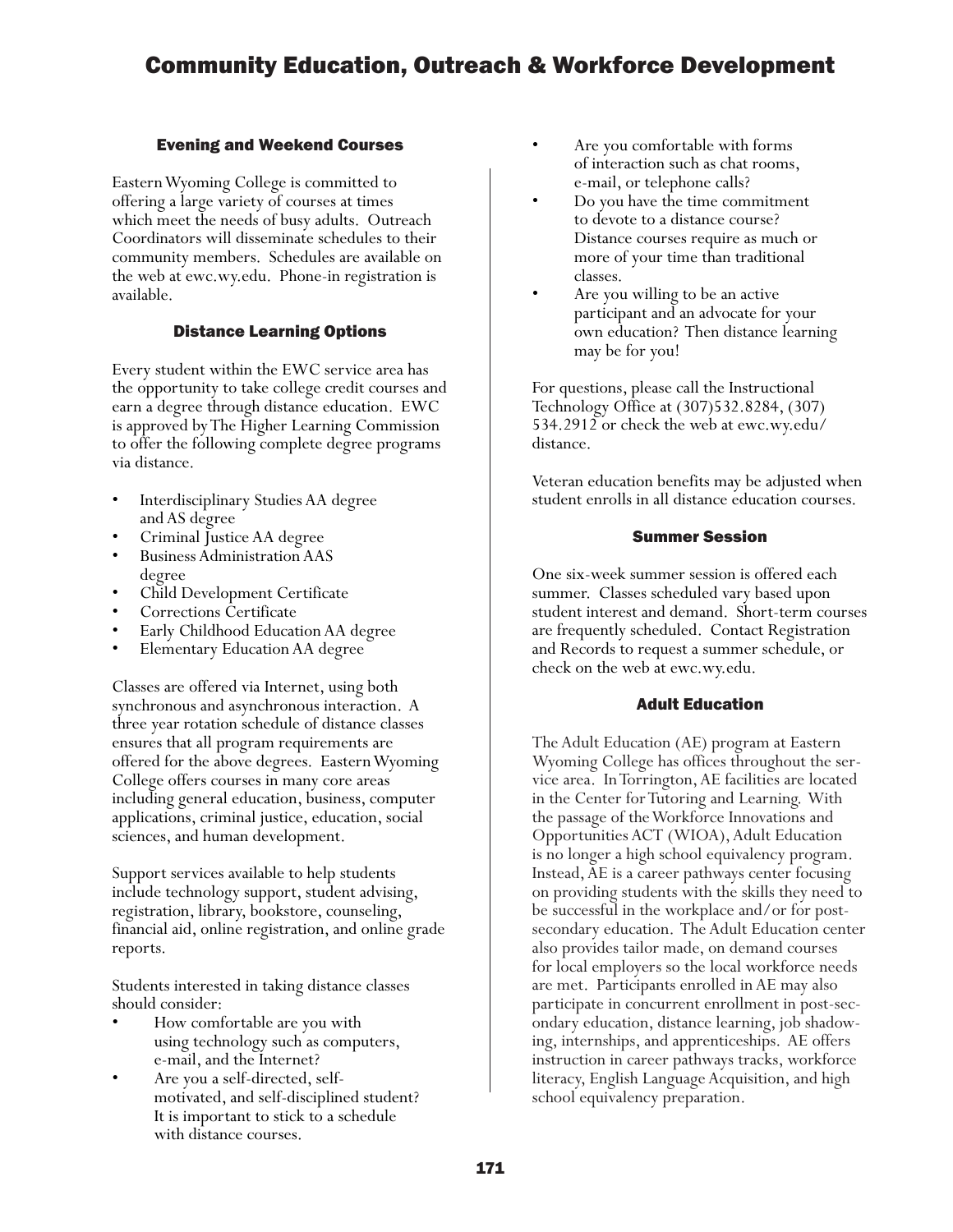# Community Education, Outreach & Workforce Development

## *AE Hours – Torrington*

M-Th 7:00am – 4:00pm

### *AE Hours – Outreach*

Vary from site to site. Contact information is available on the EWC website.

#### Educación para los Adultos

El Programa de Educación para los Adultos (AE) en Eastern Wyoming College tiene sus oficinas por toda el área de los servicios. En Torrington, las instalaciones de AE están localizadas en el Cen- tro para Tutores y Aprendizaje. Con la aprobación del Acto de Oportunidades e Inovaciones de la Fuerza de Trabajo (WIOA), la Educación para los Adultos ya no es un programa con equivalencia a la preparatoria. En lugar de, AE es un centro de rutas para carreras enfocado en proveer a los estudiantes con las habilidades que necesitan para ser éxitosos en el lugar de trabajo y/o después de la preparatoria. El centro de Educación para los Adultos también proporciona adapataciones a las necesidades, en cursos demandantes por los em- pleadores locales de tal forma que las necesidades de las fuerzas de trabajo local sean cubiertas. Los participantes inscritos en el AE pueden también participar en la inscripción concurrente en la educación después de la preparatoria, educación de larga distancia, trabajo vigilado, y aprendizaje de oficios. AE ofrece instrucción en carreras de vías de acuerdo a sus actitudes, alfabetización de la fuerza de trabajo, Adquisición del Idioma del Inglés, y la preparación de la equivalencia a la preparatoria.

*Horario de AE – Torrington* Lunes -Jueves 7:00 am – 4:00 pm

## *Horario de AE – Fuera del Area*

Varía de un lugar a otro. Información de contacto esta disponible en el sitio web de EWC.

## Community Education/Workforce Development-Continuing Education

*Community Education's* mission is to provide life-long learning opportunities for residents of eastern Wyoming that include a wide variety of fun, educational, and general interest non-credit learning opportunities such as bus trips, personal enrichment classes, music classes, cooking classes, art and craft classes, fitness/wellness classes,

computer classes, youth classes, and Ed2go classes (on-line, independent learning). Our classes are designed to expand your horizons and to keep you inspired. They vary in length from one session for a few hours to multiple class sessions over several weeks. It is Community Education's goal to offer new and exciting classes each year, while maintaining community favorites. For information on Community Education schedule of offerings call (307) 532.8213.

### *Workforce Development-Continuing*

*Education* at EWC has a comprehensive workforce training and continuing education program. Our training includes, but is not limited to business development, health care, certifications and industry training, safety, computer technology and welding. Continuing education has been provided to real estate agents, insurance agents, education personnel, medical personnel, law enforcement, businesses, and others.

Workforce Development works with community groups, agencies, and businesses to enhance economic development efforts in our service area. Classes which cater to the business community can be offered in a short term, flexible format, with delivery as quickly as possible. Classes are customized to fit the needs of employers and employees. Serving the needs of our workforce is vitally important to us. These classes may be scheduled anywhere in our service area and can be offered as credit or non-credit depending on individual interest and need.

For more information call 307.532.8323 or 307.532.8213

EWC Workforce Development works with individuals who are parents and meet certain income and other eligibility guidelines, to access grant funds. These federally funded grants, TANF (Temporary Assistance for Needy Families) and FBI (Families Becoming Independent) are made available by Wyoming Departments of Workforce and Family Services. For more information contact the Workforce Development FBI Grant Coordinator, Melissa Dishman at 307.532.8365.